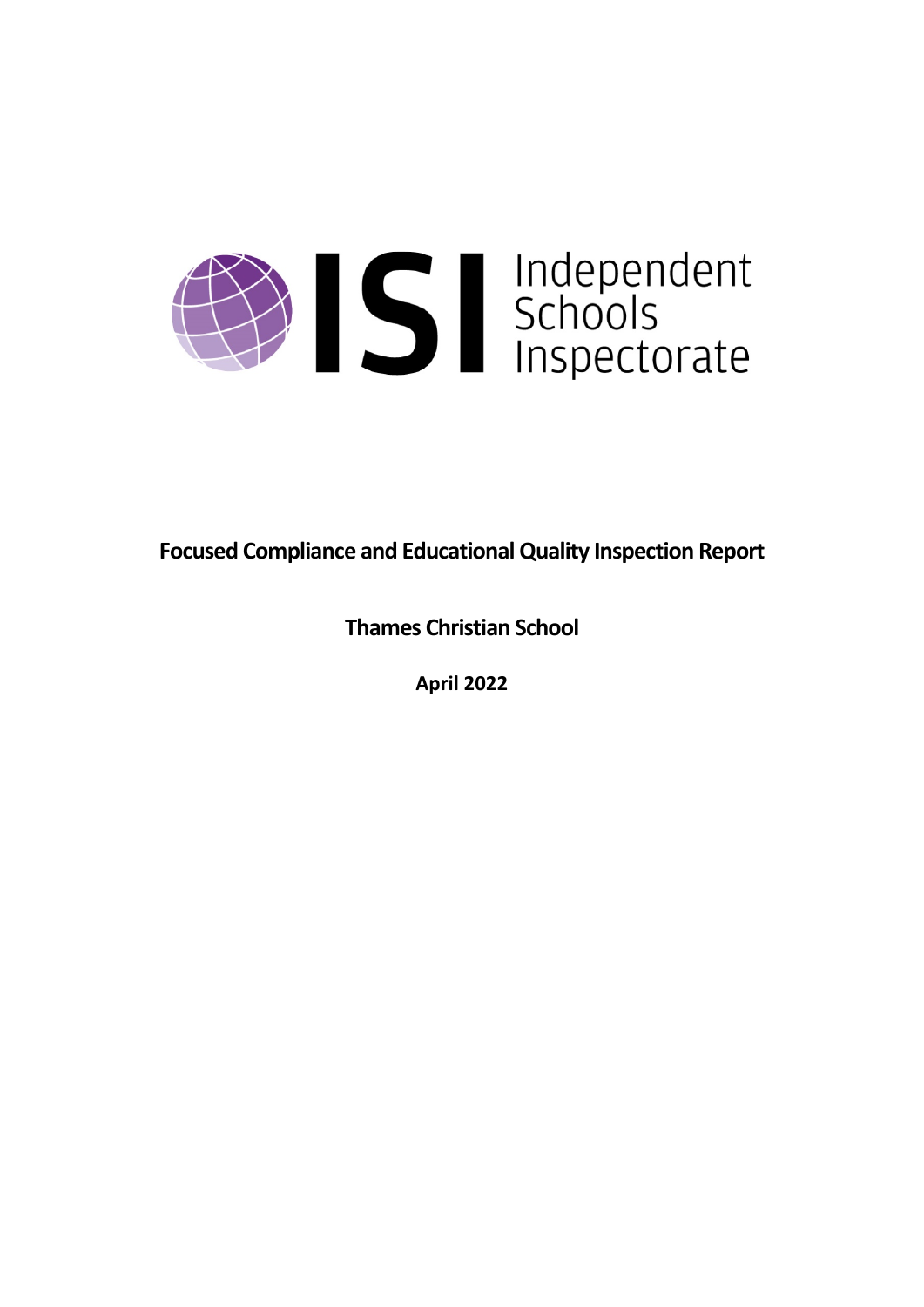# **Contents**

|    | <b>School's Details</b>                                              | 3                       |
|----|----------------------------------------------------------------------|-------------------------|
| 1. | <b>Background Information</b>                                        | 4                       |
|    | <b>About the school</b>                                              | 4                       |
|    | What the school seeks to do                                          | 4                       |
|    | About the pupils                                                     | 4                       |
| 2. | <b>Regulatory Compliance Inspection</b>                              | 5                       |
|    | Preface                                                              | 5                       |
|    | <b>Key findings</b>                                                  | 6                       |
|    | PART 1 - Quality of education provided                               | 6                       |
|    | PART 2 - Spiritual, moral, social and cultural development of pupils | 6                       |
|    | PART 3 - Welfare, health and safety of pupils                        | 6                       |
|    | PART 4 – Suitability of staff, supply staff, and proprietors         | 6                       |
|    | PART 5 - Premises of and accommodation at schools                    | 6                       |
|    | <b>PART 6 - Provision of information</b>                             | $\overline{\mathbf{z}}$ |
|    | PART 7 - Manner in which complaints are handled                      | $\overline{7}$          |
|    | PART 8 - Quality of leadership in and management of schools          | $\overline{\mathbf{z}}$ |
| 3. | <b>Educational Quality Inspection</b>                                | 8                       |
|    | Preface                                                              | 8                       |
|    | <b>Key findings</b>                                                  | 8                       |
|    | <b>Recommendations</b>                                               | 8                       |
|    | The quality of the pupils' academic and other achievements           | 8                       |
|    | The quality of the pupils' personal development                      | 10                      |
| 4. | <b>Inspection Evidence</b>                                           | 13                      |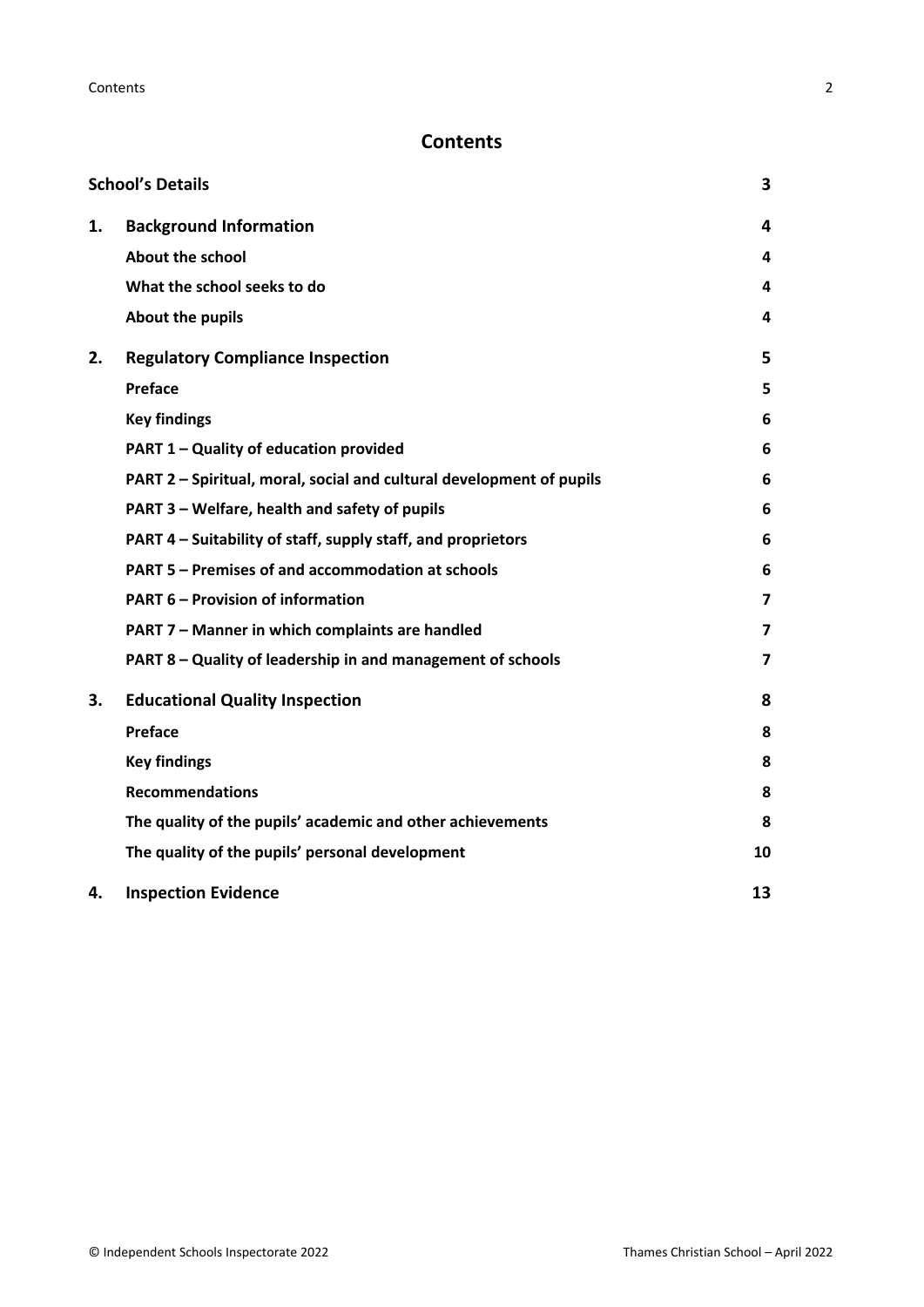| <b>School</b>                    | <b>Thames Christian School</b>                                             |
|----------------------------------|----------------------------------------------------------------------------|
| <b>DfE</b> number                | 212/6403                                                                   |
| <b>Registered charity number</b> | 1081666                                                                    |
| <b>Address</b>                   | <b>Thames Christian School</b><br>12 Grant Rd<br>London<br><b>SW11 2FR</b> |
| <b>Telephone number</b>          | 0207 228 3933                                                              |
| <b>Email address</b>             | info@thameschristianschool.org.uk                                          |
| Headteacher                      | Dr Stephen Holsgrove                                                       |
| <b>Chair of governors</b>        | Mrs Marie-Louise Wells                                                     |
| Age range                        | $11 - 16$                                                                  |
| Number of pupils on roll         | 171                                                                        |
| <b>Inspection dates</b>          | 26 to 29 April 2022                                                        |

# <span id="page-2-0"></span>**School's Details**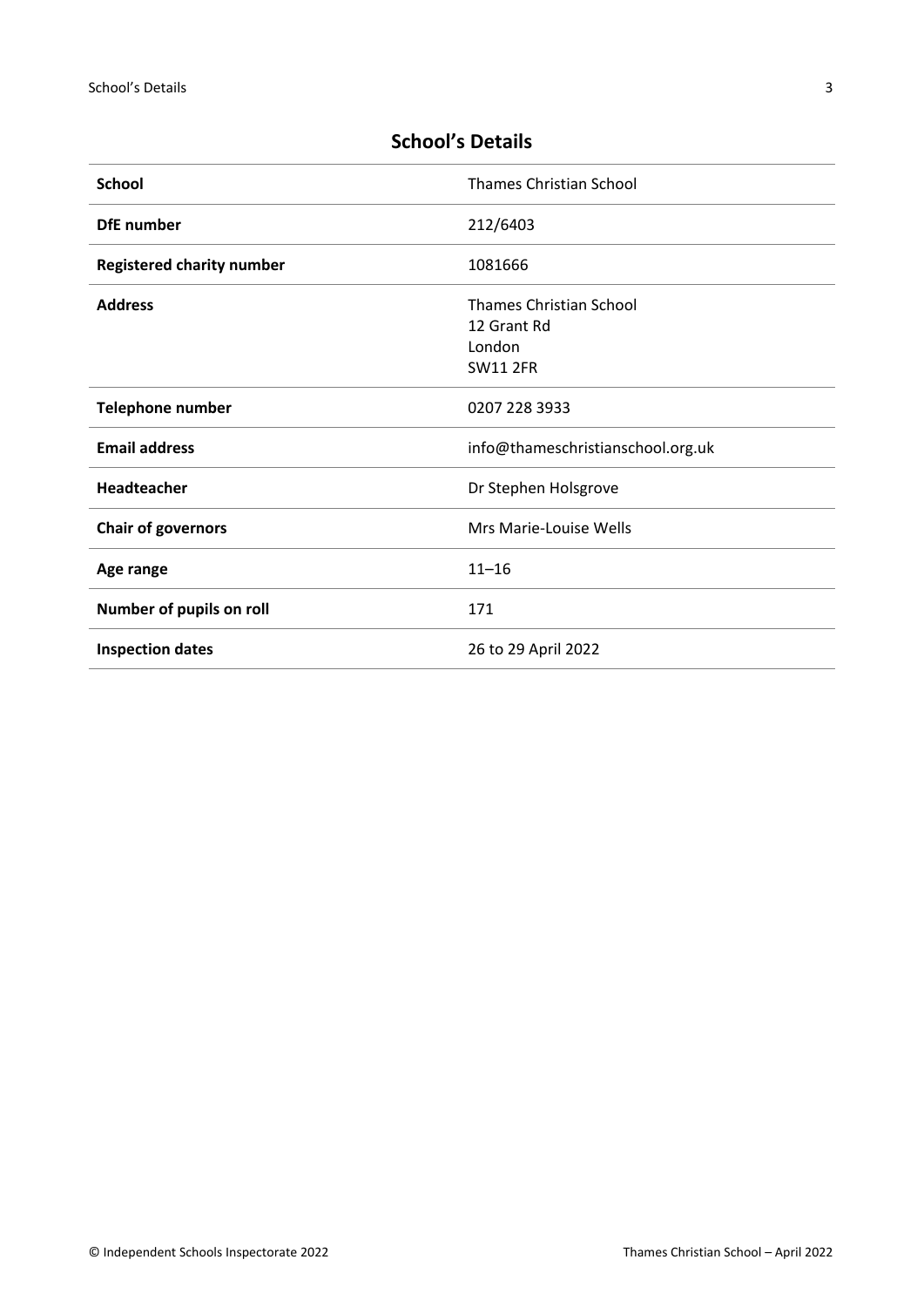# <span id="page-3-0"></span>**1. Background Information**

### <span id="page-3-1"></span>**About the school**

- 1.1 Thames Christian School is an independent co-educational day school. It is owned by Thames Christian School, a company limited by guarantee and a registered charity. The directors of the company are also the charity's trustees and the school's governors. The school, which was opened in September 2000, has recently moved into purpose-built premises close to Clapham Junction.
- 1.2 The inspection took into account the circumstances faced by schools during the COVID-19 pandemic and the restrictions imposed by government guidance at various points of the pandemic.

### <span id="page-3-2"></span>**What the school seeks to do**

1.3 The school aims for pupils to understand their innate value, both as an individual and as a member of the community, so that they become well rounded and compassionate young people, who embrace good character, personal responsibility and academic excellence. It intends for pupils to become wise leaders who nurture their skills and talents in preparation for life beyond school.

### <span id="page-3-3"></span>**About the pupils**

1.4 The majority of pupils live locally, while the remainder travel from within a 12-mile radius of the school. The pupils reflect the many different cultural, social and economic backgrounds of the local area around Clapham Junction. Nationally standardised test data provided by the school indicate that the ability of the pupils is above average. The school has identified 35 pupils as having special educational needs and/or disabilities (SEND), which include dyslexia and dyspraxia, most of whom receive additional specialist help. It supports three pupils who have an education, health and care (EHC) plan. English is an additional language for eight pupils, of whom one receives support for their English. The school has identified 88 pupils with a particular academic gift or talent in sport, music or art. Their needs are met through personalised learning plans.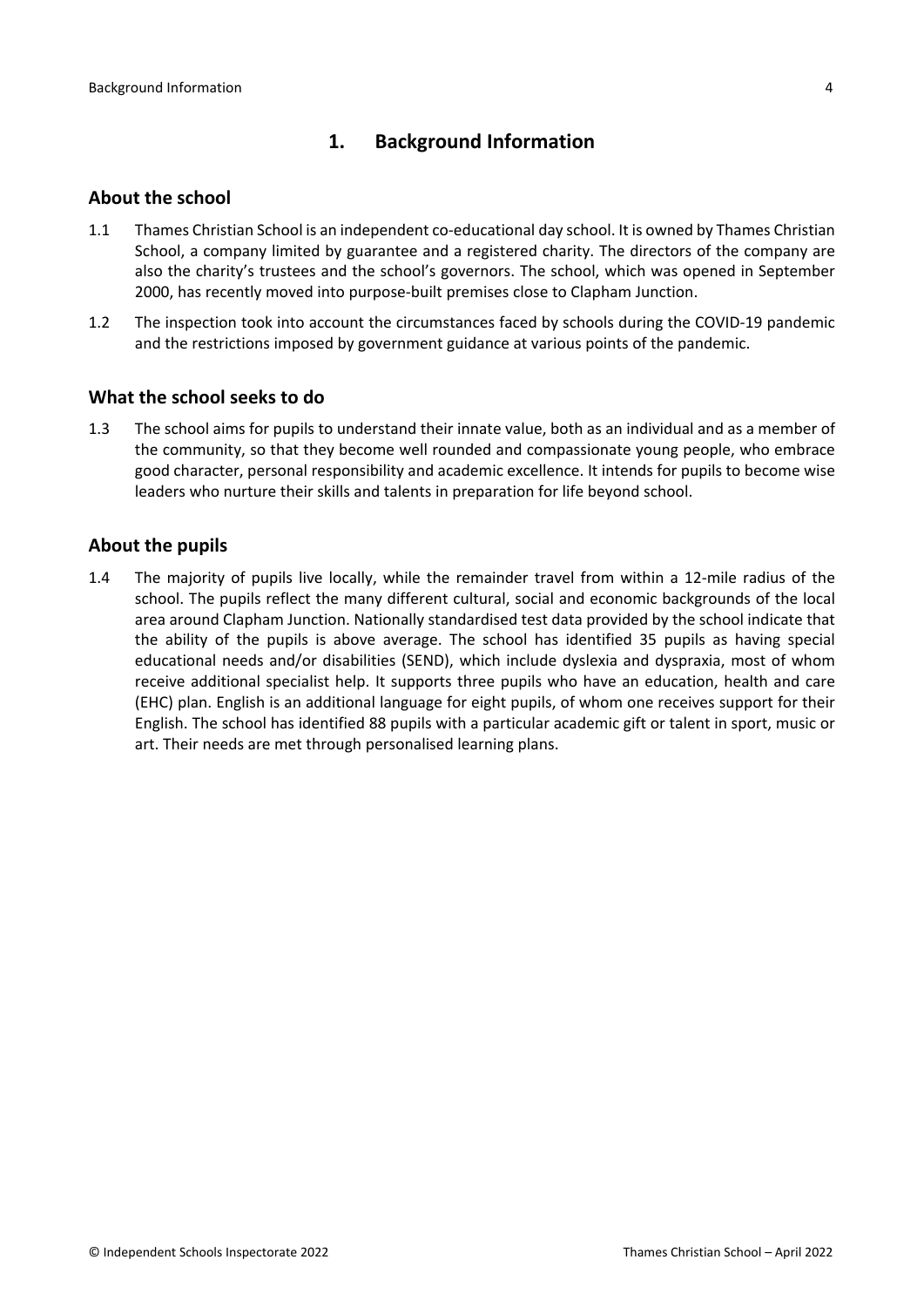# <span id="page-4-0"></span>**2. Regulatory Compliance Inspection**

### <span id="page-4-1"></span>**Preface**

The Independent Schools Inspectorate (ISI) is approved by the Secretary of State to inspect schools which are, or whose heads are, in membership of the associations which form the Independent Schools Council (ISC) and report on the extent to which they meet the Independent School Standards ('the standards') in the Schedule to the Education (Independent School Standards) Regulations 2014. Additionally, inspectionsreport on the school's accessibility plan under Schedule 10 of the Equality Act 2010 and the ban on corporal punishment under section 548 of the Education Act 1996. Inspections also comment on the progress made to meet any compliance action points set out in the school's most recent statutory inspection.

ISI inspections are also carried out under the arrangements of the ISC Associations for the maintenance and improvement of the quality of their membership.

**This is a FOCUSED COMPLIANCE INSPECTION which was combined with an inspection of EDUCATIONAL QUALITY. The FOCUSED COMPLIANCE inspection reports only on the school's compliance with the standards**. The standards represent minimum requirements and judgements are given either as **met** or as **not met**. All schools are required to meet all the standards applicable to them. Where the minimum requirements are not met, this is clearly indicated in the relevant section of the report and the school is required to take the actions specified. In this focused compliance inspection, key standards have been inspected in detail. These are the standards on safeguarding; measures to guard against bullying; arrangements for pupils' health and safety; arrangements to check the suitability of staff; the provision of information; the handling of parents' complaints; and other related aspects of leadership and management. In addition the standards relating to curriculum, including sex and relationships education, spiritual, moral, social and cultural development and behaviour are also included. The remaining standards and requirements are deemed to continue to be met unless evidence to the contrary has been found.

Inspections do not include matters that are outside of the regulatory framework described above, such as: an exhaustive health and safety audit; compliance with data protection requirements; an in-depth examination of the structural condition of the school, its services or other physical features; contractual arrangements with parents; an investigation of the financial viability of the school or its accounting procedures.

Inspectors may be aware of individual safeguarding concerns, allegations and complaints as part of the inspection process. Such matters will not usually be referred to specifically in published reports in this document but will have been considered by the team in reaching its judgements.

Links to the standards and requirements can be found here: The Education [\(Independent](http://www.legislation.gov.uk/uksi/2014/3283/contents/made) School Standards) [Regulations](http://www.legislation.gov.uk/uksi/2014/3283/contents/made) 2014.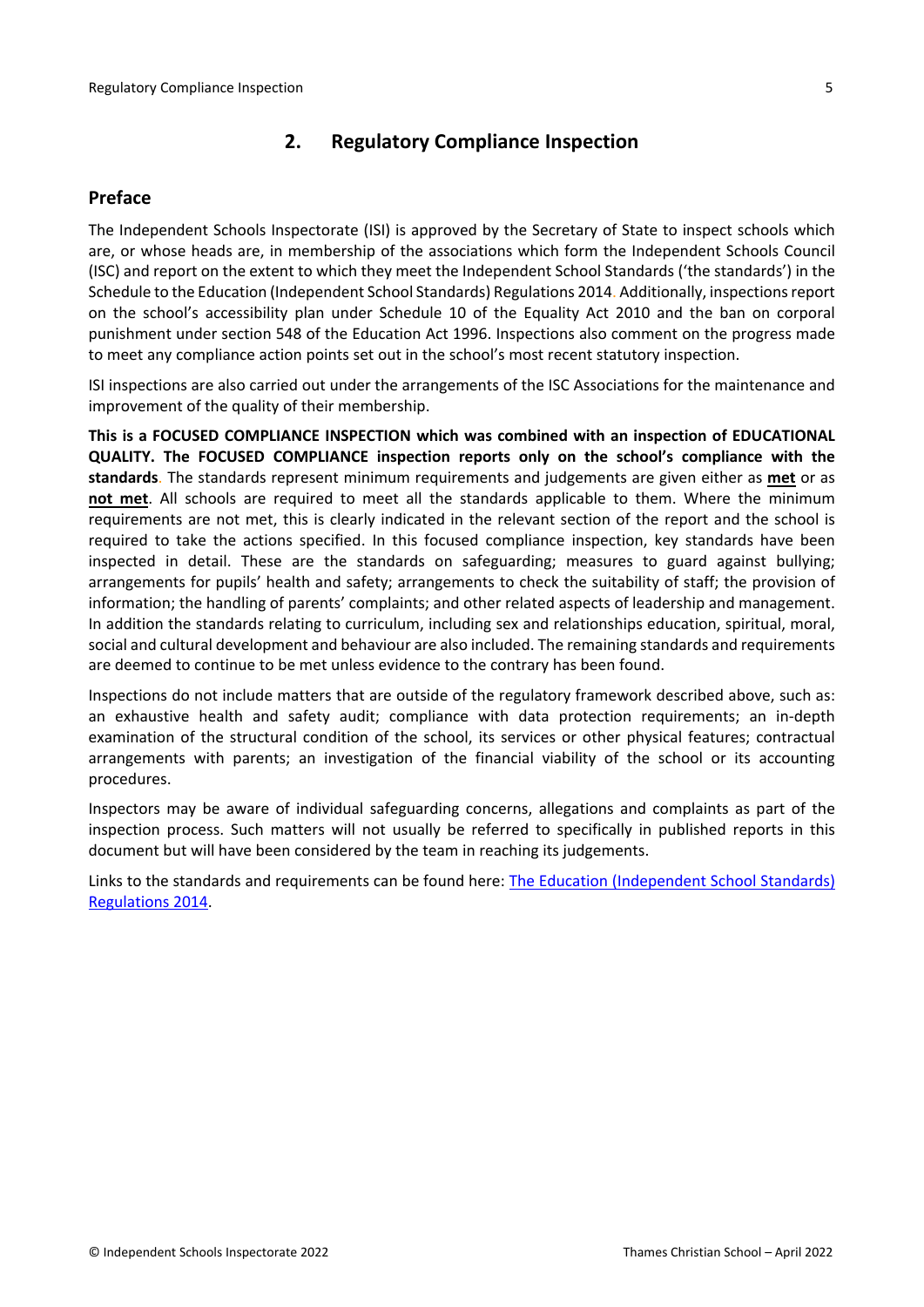# <span id="page-5-0"></span>**Key findings**

**2.1 The school meets the standards in the schedule to the Education (Independent School Standards) Regulations 2014 and associated requirements, and no further action is required as a result of this inspection.**

### <span id="page-5-1"></span>**PART 1 – Quality of education provided**

- 2.2 Pupils take GCSE level examinations in their final year at the school. The small numbers involved prevent reliable comparison with national averages, but inspection evidence confirms that teaching enables pupils to make good progress in the context of Part 1 paragraph 3(a).
- 2.3 The curriculum is documented, supported by appropriate plans and schemes of work for the pupils and covers the required breadth of material. The teaching enables pupils to make good progress, encompasses effective behaviour management and is supported by suitable resources. A suitable framework for the assessment of pupils' performance is in place.
- 2.4 Pupilsreceive relationships and sex education, except in so far asthey are lawfully excused. The school has consulted parents and published a written statement of its policy which has regard to the relevant statutory guidance.
- **2.5 The standards relating to the quality of education [paragraphs 1–4] are met.**

## <span id="page-5-2"></span>**PART 2 – Spiritual, moral, social and cultural development of pupils**

- 2.6 Principles and values are actively promoted which facilitate the personal development of pupils as responsible, tolerant, law-abiding citizens.
- **2.7 The standard relating to spiritual, moral, social and cultural development [paragraph 5] is met.**

# <span id="page-5-3"></span>**PART 3 – Welfare, health and safety of pupils**

- 2.8 Arrangements are made to safeguard and promote the welfare of pupils by means that pay due regard to current statutory guidance; good behaviour is promoted; bullying is prevented so far as reasonably practicable; health and safety requirements are met, including those relating to fire safety; provision is made for first aid. Pupils are properly supervised; admission and attendance registers are maintained, as required, and there is a strategic approach to risk assessment. A disability access plan is in place.
- **2.9 The standardsrelating to welfare, health and safety [paragraphs 6–16], the requirement of Schedule 10 of the Equality Act 2010, and the ban on corporal punishment undersection 548 of the Education Act 1996 are met.**

### <span id="page-5-4"></span>**PART 4 – Suitability of staff, supply staff, and proprietors**

- 2.10 The school makes appropriate checks to ensure the suitability of staff, supply staff and proprietors, and a register is kept as required.
- **2.11 The standards relating to the suitability of those in contact with pupils at the school [paragraphs 17–21] are met.**

### <span id="page-5-5"></span>**PART 5 – Premises of and accommodation at schools**

2.12 Suitable toilet and changing facilities, and showering facilities where required by the standard, and appropriate accommodation for pupils' medical and therapy needs are provided. The premises are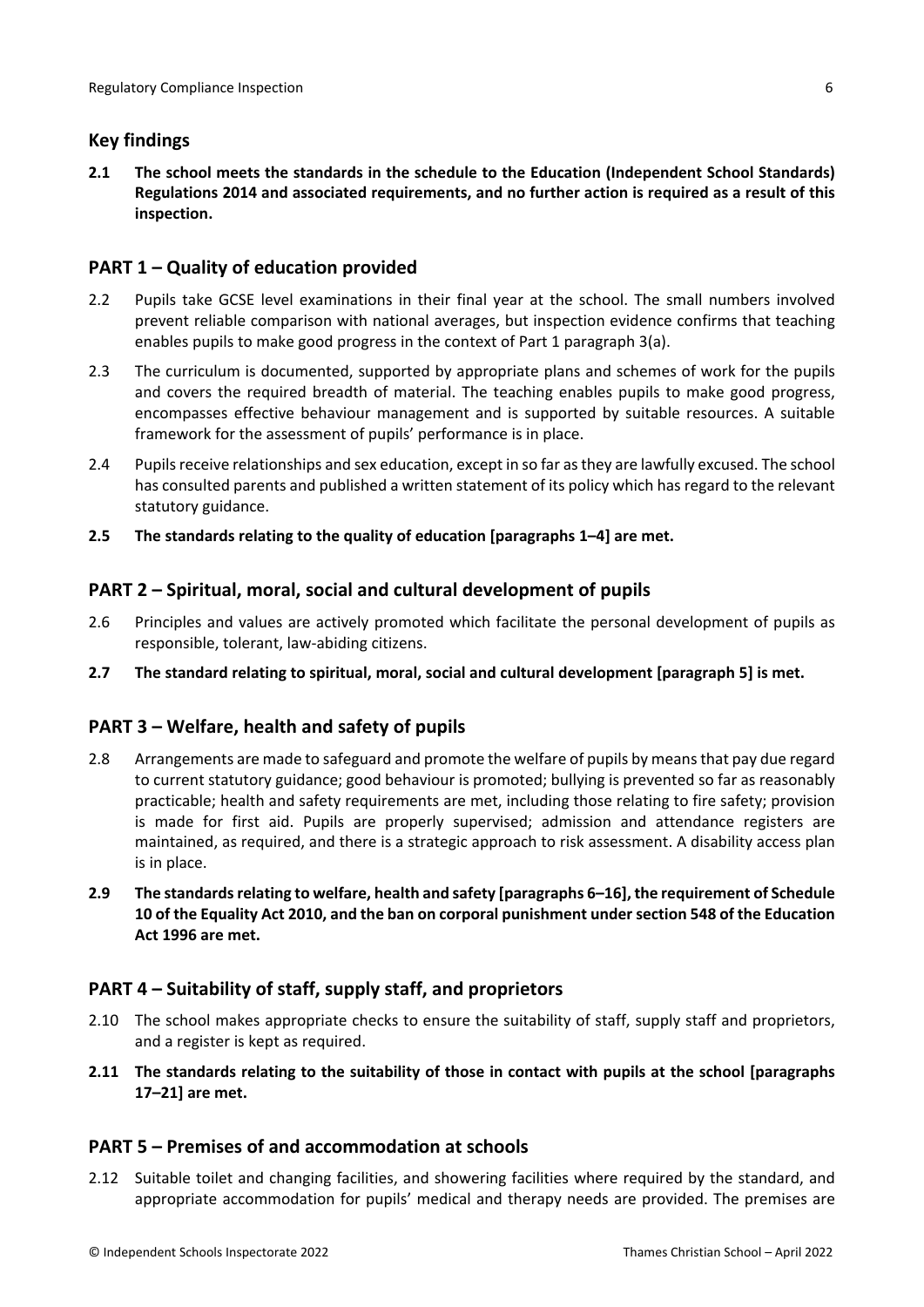maintained to a standard commensurate with health and safety; acoustics and lighting are appropriate; water provision is adequate. Suitable outdoor space is provided for physical education and outdoor play.

#### **2.13 The standards relating to the premises and accommodation [paragraphs 22–31] are met.**

### <span id="page-6-0"></span>**PART 6 – Provision of information**

2.14 A range of information is published, provided or made available to parents, inspectors and the Department for Education. This includes details about the proprietor, the ethos of the school and the curriculum, and of the school's arrangementsfor admission, behaviour and exclusions, bullying, health and safety, first aid, details of the complaints procedure, and the number of complaints registered under the formal procedure during the preceding school year, and the provision for any with education, health and care plans or English as an additional language. It also includes particulars of the school's academic performance during the preceding school year, inspection reports and (for parents only) a report at least annually of their own child's progress. The safeguarding policy is posted on the school's website.

#### **2.15 The standard relating to the provision of information [paragraph 32] is met.**

#### <span id="page-6-1"></span>**PART 7 – Manner in which complaints are handled**

- 2.16 Parental complaints, if any, are handled effectively through a three-stage process, (informal, formal and a hearing before a panel of three, one of whom is independent of the school). Each stage has clear time scales, and at the third stage the panel can make findings and recommendations which are communicated to the complainant. Records are kept appropriately, including of any action taken, whether or not a complaint is successful.
- **2.17 The standard relating to the handling of complaints [paragraph 33] is met.**

#### <span id="page-6-2"></span>**PART 8 – Quality of leadership in and management of schools**

- 2.18 The proprietor ensures that the leadership and management demonstrate good skills and knowledge, and fulfil their responsibilities effectively, so that the other standards are consistently met, and they actively promote the well-being of the pupils.
- **2.19 The standard relating to leadership and management of the school [paragraph 34] is met.**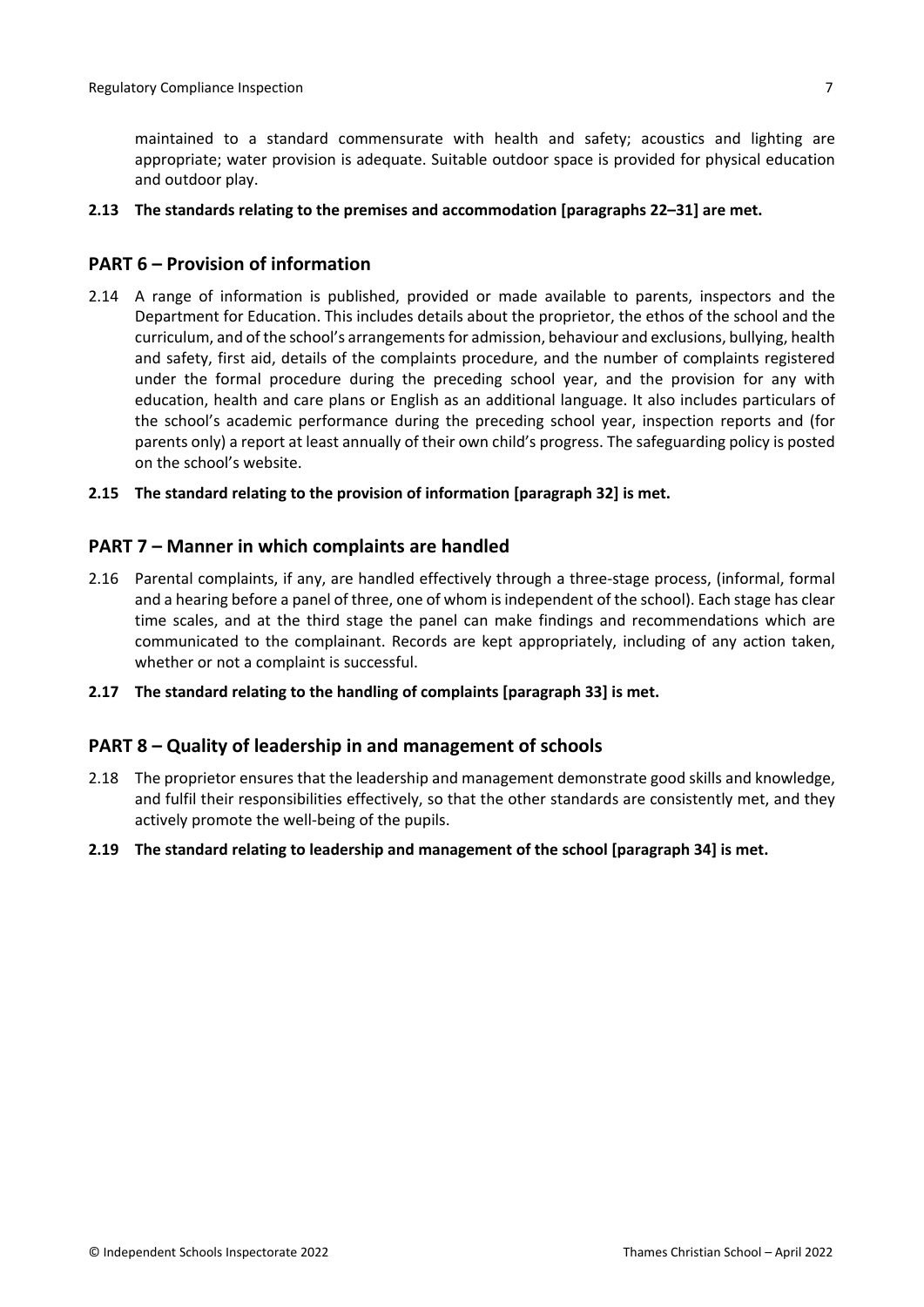# <span id="page-7-0"></span>**3. Educational Quality Inspection**

### <span id="page-7-1"></span>**Preface**

**The EDUCATIONAL QUALITY inspection reports on the quality of the school's work**. It focuses on the two key outcomes:

- The achievement of the pupils, including their academic development, and
- The personal development of the pupils.

**The headline judgements apply one of the ISI descriptors 'excellent', 'good', 'sound' or 'unsatisfactory'.**

### <span id="page-7-2"></span>**Key findings**

- 3.1 The quality of the pupils' academic and other achievements is excellent.
	- Pupils, including those with SEND, make good and often excellent progress from their starting points, benefitting from carefully targeted, individual learning programmes.
	- Pupils show highly positive attitudes to their learning.
	- Pupils are highly effective communicators.
	- Pupils value the opportunities they are given to pursue interests beyond the classroom and many achieve success in them.
- 3.2 The quality of the pupils' personal development is excellent.
	- Pupils show real compassion for each other and have a genuine appreciation of the strength of the school community.
	- Pupils value the non-material aspects of life very highly.
	- Pupils develop strong self-confidence and self-worth because they feel accepted for who they are.
	- Pupils have high standards for their own behaviour and encourage the same of their peers.
	- In this diverse community pupils demonstrate high levels of cultural awareness and celebrate each other's differences as well as everyone's common humanity.

#### <span id="page-7-3"></span>**Recommendations**

- 3.3 The school should make the following improvements.
	- Enable pupils to take a more active part in leading their own learning within and beyond the classroom to enhance further their progress and attainment.
	- Enable pupils to develop and use their own initiative in choosing and undertaking charitable and community endeavours.

### <span id="page-7-4"></span>**The quality of the pupils' academic and other achievements**

- 3.4 The quality of the pupils' academic and other achievements is excellent.
- 3.5 Pupils display excellent attitudes to their learning across the curriculum. They are well motivated to succeed and say this is because teaching supports their individual needs highly effectively and enables them to develop the confidence to aim for long-term success. Pupils new to the school assert that they are actively engaged in their learning and can perceive their own rapid progressin many subjects,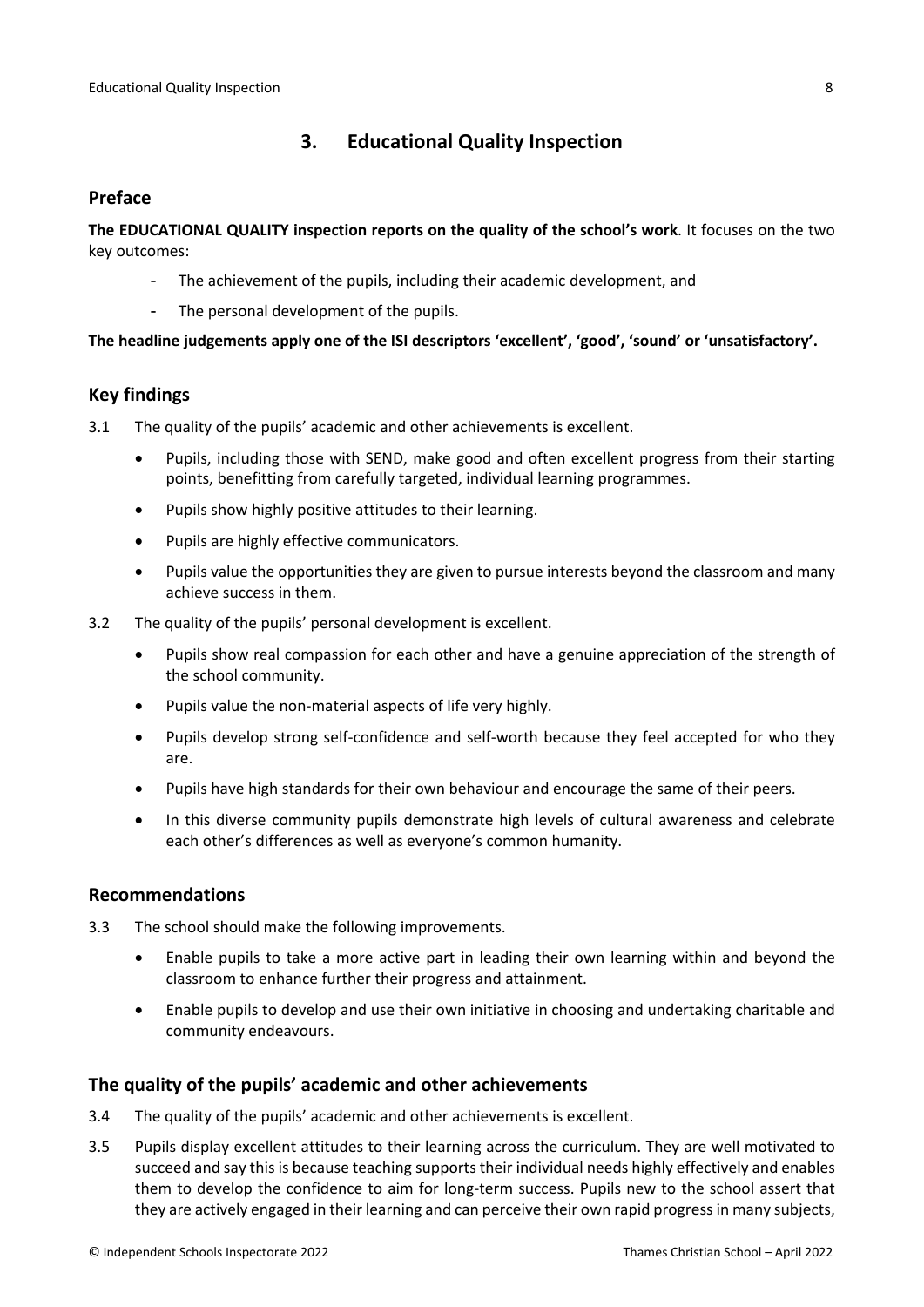some of which had previously caused them difficulties. All pupils have a strong understanding of their strengths and weaknesses and use this knowledge to good effect as they make progress towards their GCSE and IGCSE examinations. They monitor their own progress carefully and know what they need to do to improve their outcomes. School leaders and governance contribute strongly to the success of pupils by creating an environment in which every individual is valued and nurtured in line with the school's aims.

- 3.6 Pupils enter the school with a wide range of ability and there is considerable variation in overall ability levels year-on-year. The small number of examinations taken by pupils prevents reliable comparison with national averages, but results have shown marked improvement especially over the last two years when centre- and teacher-assessed grades have been awarded. In the years 2018 to 2020 a half of grades awarded were grades 9 to 7. In 2021 this increased to 70 per cent and in a few subjects all pupils achieved these top grades. Pupils, including those with SEND, consistently achieve at a higher level than suggested by their starting points because of the extremely effective support they receive both within the classroom and in specialist support sessions. A strong contributory factor to these long-term outcomes is the school's thorough and effective tracking system which is used in all subjects and leads to the prompt implementation of strategies to support pupils who are falling behind their expected levels of progress.
- 3.7 Pupils demonstrate high levels of knowledge, skills and understanding in relation to their abilities because they respond positively to enthusiastic, energetic and innovative teaching in many subjects. For instance, they acquire advanced vocabulary from an early age to raise their levels of textual analysis in English and the humanities due to skilled teaching. GCSE pupils studying poetry could recognise linguistic techniques such as enjambment and caesura and younger pupils extended their understanding of 'mercurial' as a character descriptor in a Shakespeare play by considering the scientific qualities of mercury. Pupils effectively build on previous knowledge to move their understanding forward, as demonstrated in their effective GCSE biology presentations on DNA replication, which applied knowledge already acquired from earlier work. Across the curriculum, they extend their knowledge, skills and understanding in response to well targeted work including challenging maths problems for the more able, exploring the theme of light in art or neo-classicism in a twentieth century symphony in music. Pupils develop their learning skills rapidly as they move through the school. They improve physical skills during physical education lessons in response to effective coaching and discover how to create different tones of colour when using water colours in art. They also respond positively to strategies provided to aid revision for forthcoming examinations. Pupils understand that skills developed in one area are transferable to others and they can apply them across the curriculum to improve their academic outcomes. In their pre-inspection questionnaire responses almost all the parents agreed that teaching, including any online provision helps their child to make progress.
- 3.8 Pupils are effective communicators, both orally and in writing. They have responded enthusiastically to the school's recent emphasis on oracy since returning from periods of lockdown and are improving their communication skills further in opportunities provided to practise during tutor periods as well as in lessons. They are comfortable expressing their views in public and when speaking to each other and adults. Despite their natural exuberance, they are also attentive and supportive listeners during discussions and debates. Younger pupils talked enthusiastically about books they enjoy and many pupils write effectively in different styles, such as for persuasion or explanation, as well as creatively in response to stimuli provided. Pupils exhibit high levels of fluency when communicating in additional languages such as in French, where they compared the benefits of an English and French education in the target language. During lockdown many pupils extended their communication skills by setting up virtual radio stations known as *Thames Radio*, working collaboratively with others to make programmes for broadcast. They created a wide variety of radio styles including music shows and current affairs programmes and delivered them to the school community, relying on their verbal communication skills and learning the importance of planning a suitable script.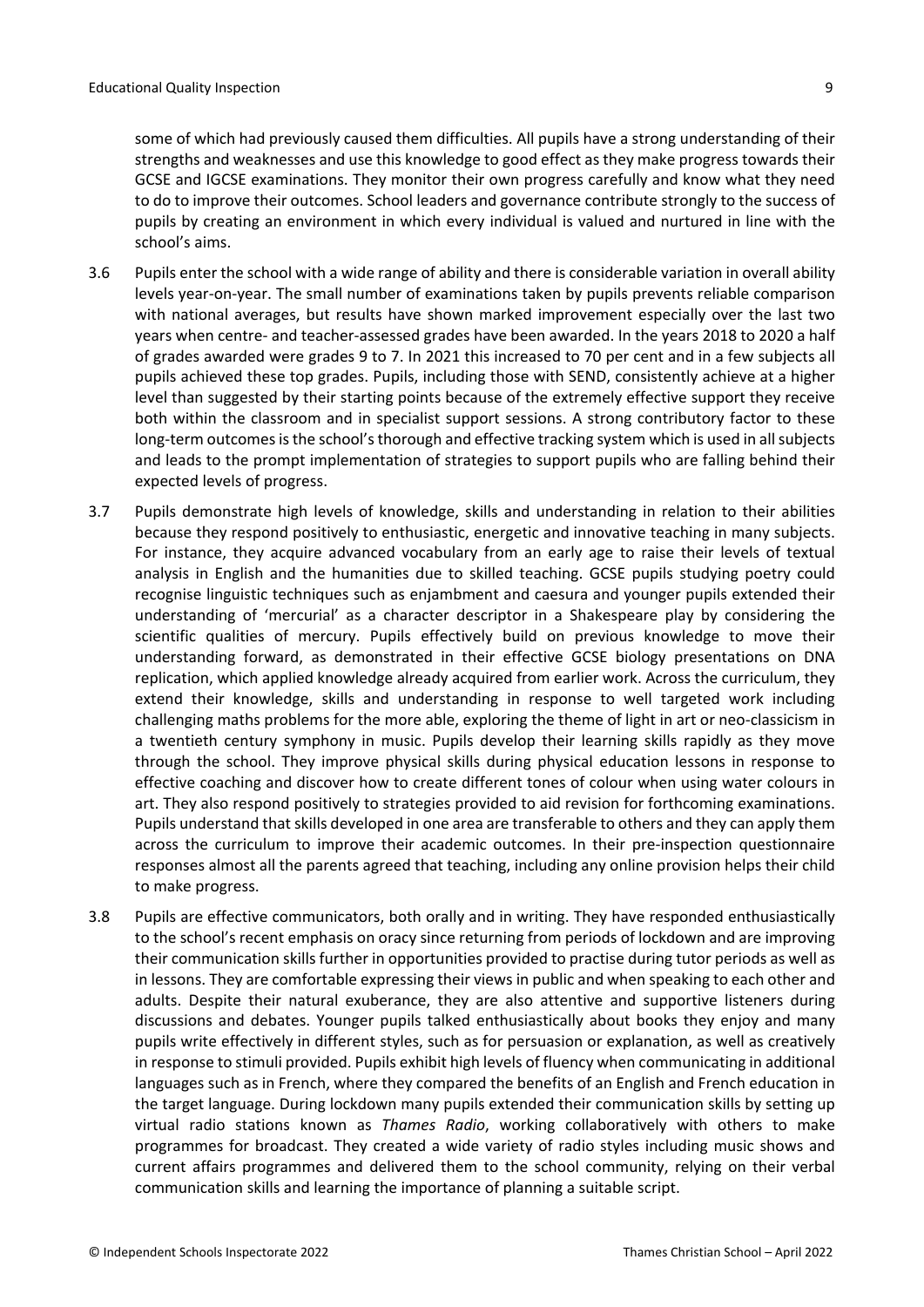- 3.9 Pupils enter the school with very varied levels of competency in mathematics and make good and often excellent progress from their starting points. Younger pupils say that their confidence in numeracy has increased rapidly since their arrival and that they enjoy mathematical challenges now. They respond very positively to learning environments which stretch the most able whilst also supporting those who find numeracy difficult. Senior able mathematicians relish the opportunity to pursue further maths at GCSE; those who take up the opportunity achieve at the highest level. Pupils can apply their numeracy skills effectively in other subjects such as when executing climate graphs in geography, calculating scientific results in physics and chemistry or analysing accounts in a business plan. For some less numerate pupils these applications across other subjects help them to understand the value of numeracy in their daily lives and thus encourage them to focus on acquiring the mathematical skills they need, even if they do not always find it easy.
- 3.10 Pupils are highly competent in their use of information technology (IT), which is effectively embedded into their learning. All pupils have their own digital devices. Some, including those with SEND, use them in all their lessons and others choose to use them in a more targeted way, often for research, word processing and digital collaborative work. Pupils can move seamlessly between different ways of working and say that the school's IT provision, strongly supported by leadership and governance, is a significant factor in aiding their learning. Their skills of video conferencing and online collaboration improved rapidly during periods of remote learning, where examples include innovative ways of performing a set text together from home, delivering monologues and educating each other in the joys of Indian cookery. Pupils are continuing to develop many of these skills now that they are back in school.
- 3.11 Strong IT skills and a determination to succeed are factors which enable pupils to develop their study skills highly effectively as they progress through the school. They willingly assess each other's work and assist one another during lessons when doing paired or group work. They also respond positively to written comments about possible improvements in written work, adding their own responses to show they have understood. Pupils clearly enjoy any opportunities they are given to participate in enquiry work, such as planning geography fieldwork or science experiments. In the most effective lessons pupils are inspired to extend their learning independently and their progress is rapid. However, in some lessons an over emphasis on teacher-led approaches can restrict the progress made by pupils.
- 3.12 Pupils of all ages achieve success within and beyond the curriculum in a variety of different fields. Sporting opportunities have been expanded recently as the school has moved into new premises and, although the number of pupils is small, they are now participating and sometimes achieving success in many more fixtures in football, netball and rugby. Individual pupils have been successful in regional cross country and athletics competitions, in premier league football youth academies and in female touch rugby. In creative subjects there have been successes in drama and art competitions and pupils speak very positively about their opportunities to take part in the annual school musical, recently reinstated following the pandemic. Some pupils have gained awards in national biology Olympiads and the UK Maths Challenge. All such successes are celebrated by the whole school community.

# <span id="page-9-0"></span>**The quality of the pupils' personal development**

- 3.13 The quality of the pupils' personal development is excellent.
- 3.14 Pupils develop strongly as individuals as they move through the school and show excellent levels of self-knowledge and resilience. They describe the sensitive academic and pastoral support they receive from caring and knowledgeable staff as being instrumental in enabling them to develop greater selfawareness and confidence. They build notably strong and supportive relationships with each other. Older pupils support younger ones by mentoring them, and in lessons pupils are quick to assist one another if they understand how to solve a problem and can help a peer do the same. Pupils assert that this is a school where all are accepted and encouraged to do their best. They state that staff believe in them and help them to believe in themselves, thus fulfilling the school's aim to provide a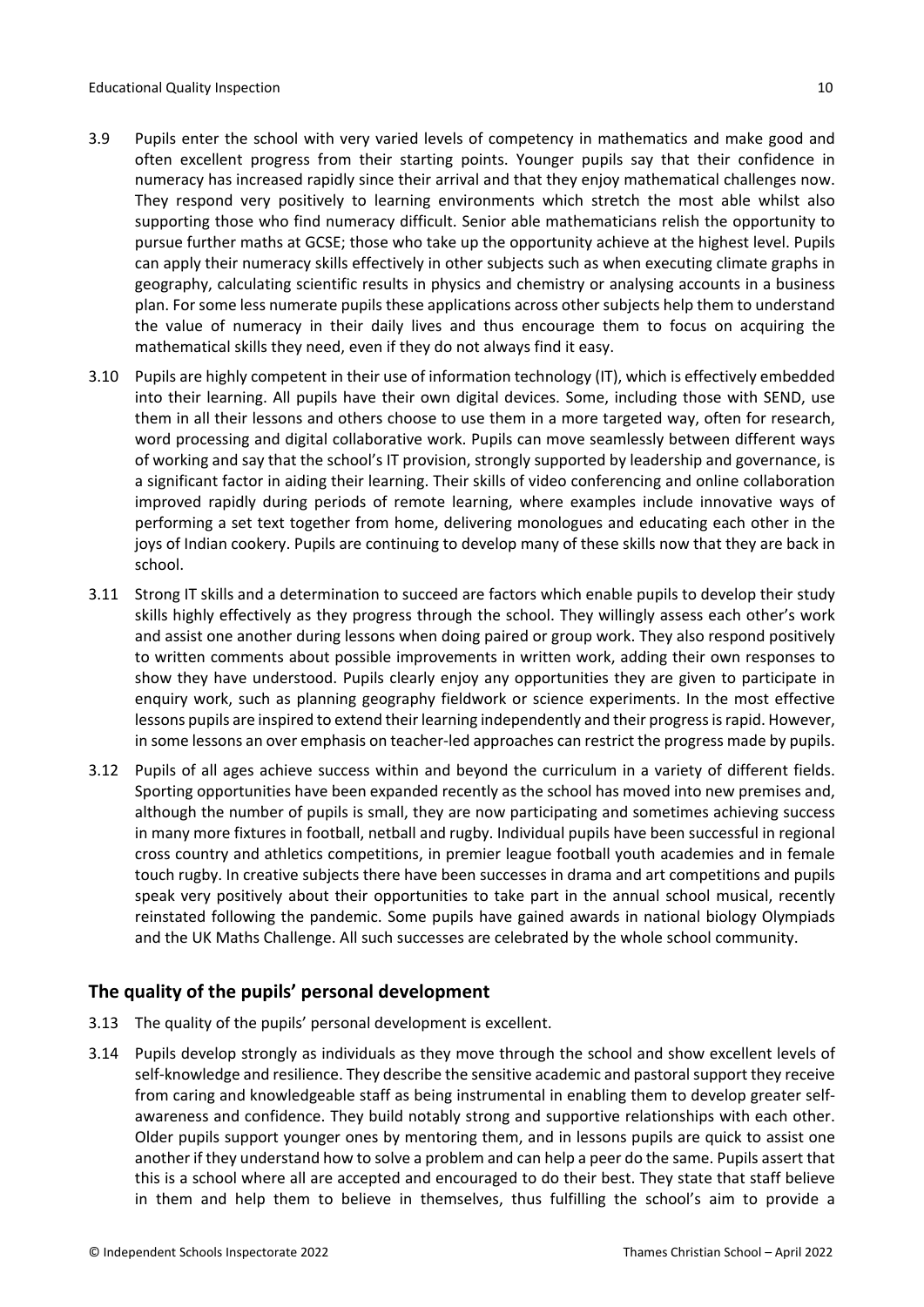personalised education for all. Expressing their viewsto their peersin public, debating and challenging each other's behaviour are all ways in which pupils increase their self-confidence and build the strong sense of community which is valued by all. Pupils with SEND are supported individually by teachers, and in some cases, dedicated learning support assistants. This holistic support is a strong contributory factor to the personal development of these pupils who therefore thrive in this caring environment. Almost all the parents in their pre-inspection questionnaire responses agreed that the school helps their child to be confident and independent.

- 3.15 Pupils are very clear that the decisions they make for themselves have a direct impact on their attainment and future success. They feel supported by teachers who know them very well and they are acutely aware of their desires and aspirations which are often very high. Some of the youngest pupils confidently explained how they had made the decision to try very hard in mathematics in order to improve and achieve their career aspirations. When choosing subjects for GCSE, pupils say that they are given much advice and that they therefore feel they make wise choices. The oldest pupils deciding sixth-form destinations are given the necessary support to explore different and appropriate alternatives. Pupils choose to stand for election to the school council and deliver effective speeches to their peers about the changes they wish to see. Prior to recent periods of lockdown, the school council has been effective in contributing ideas about the new school building and changes to uniform. Recently lockdowns and the move to the new school site have limited school council meetings and pupils are looking forward to them taking place more regularly. School leaders are committed to developing this forum as a means of engaging pupils in the process of school development.
- 3.16 Pupils also make positive choices to behave appropriately and to encourage their peers to do the same. These wise choices are a sign of the appreciation of right and wrong among the pupils in a school which places a strong emphasis on good behaviour and individual responsibility, making wisdom one of its core values. Pupils understand the need to reflect on any poor behaviour because experienced and dedicated pastoral staff take time to explore with them what happened and any reasons for it. They challenge their peers if they see poor behaviour, regarding it as their responsibility to uphold the strong sense of community within the school. Pupils behave well around the school, coming into assembly in silence and creating a sense of quiet calm, socialising sensibly in the courtyard spaces during breaks and behaving responsibly in the dining room at lunch. They appreciate the large spaces of the new purpose-built school and the drive of the school leadership which has made it possible. They are excited to be in this new environment and are treating it with the respect it deserves. In their pre-inspection questionnaire responses, most pupils agreed that the school expects them to behave well. Pupils are developing their moral understanding as a result of the effective well-being programme, including sex and relationship education (SRE), and critical thinking. They appreciate relevant age-appropriate content on the rule of law, democracy and respect and tolerance for all as well as issues such as consent in relationships and respect for protected characteristics.
- 3.17 Pupils develop high levels of spiritual awareness in response to the very strong Christian ethos which is at the heart of the school. They understand the values which are strongly emphasised across the school which include compassion, respect, courage, openness, and diligence. Pupils come from many faiths and none but all can identify with these Christian values and they do so actively and translate them into tangible care for each other. Pupils engage willingly in discussion about religious and ethical issues in religious studies, in tutor time and in critical thinking sessions. Some pupils improve their spiritual awareness by taking up opportunities which are offered to explore Christianity in more depth. They say that they are not told what to believe but educated so that they can find out for themselves and make their own decisions as to what they think. Pupils value one-minute silences before some lessons to pause their busy lives. They have a strong appreciation of the non-material aspects of life and their experiences in music, art and drama make a considerable contribution to their sense of joy in the world.
- 3.18 Pupils across the school demonstrate high levels of social development. They form effective relationships within their tutorial and teaching groups and across year groups in this small school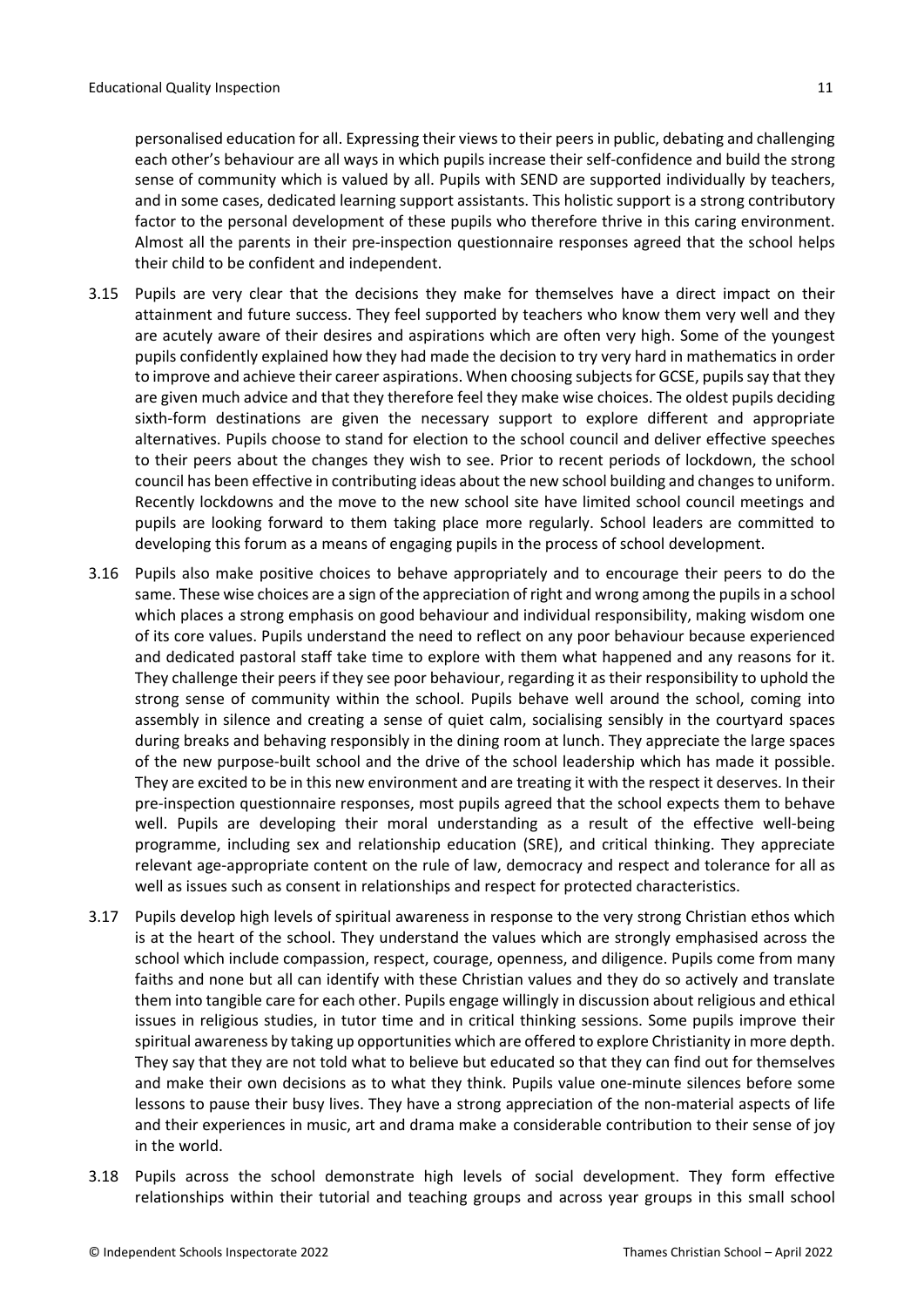community where everyone knows most other people and shares a strong sense of purpose. They develop skills of teamwork and collaboration through partaking in sports teams, The Duke of Edinburgh's Award scheme, the school musical and chamber choir and charity endeavours. Pupils of varying ages publish their own monthly school newspaper, the *Thames Times* and express their views on a wide variety of school, local and global issues within it whilst also gaining journalistic and design skills. They speak enthusiastically about the charities they support. These include the longstanding link between the school and a Tanzanian charity for which they have raised large sums of money and which they visit to carry out voluntary work with local schools and communities. These visits have recently been impacted by the pandemic but a trip is planned in the near future. Pupils say they would value more opportunities to use their initiative in deciding on charities to support or local communities to engage with in the future. Inspectors agree that this would develop their social skills and enable pupils to be more in charge of these endeavours.

- 3.19 Pupils celebrate the diversity of their school community in all its aspects and are extremely accepting of difference of any kind, recognising the common humanity of all as well as everyone's uniqueness. They feel privileged to be so diverse and if any intolerance is shown they are quick to act themselves as well as to report any prejudice. Pupils are now beginning to enjoy a more wide-ranging curriculum following an audit by the school to assess how more diversity can be built into departmental schemes of work. Year 8 pupils were highly engaged in a recent introductory history lesson on the topic of slavery and in art and design pupils have produced exciting and stimulating responses to aboriginal designs. In many subjects, including their well-being and critical thinking sessions, pupils grasp opportunities to discuss stereotypes and generalisations and they can argue cogently while expressing their views.
- 3.20 Pupils have a good understanding of how to stay healthy and the importance of good diet and exercise. They are enjoying the improved opportunities to take part in a variety of sports and they use local parks and recreational facilities to good effect for sports sessions. As there is now a food and nutrition classroom in the new building they are looking forward to cookery and nutrition sessions. They say that they are well educated about the challenges of online safety and are appreciative that their parents are also well informed by the school about the challenges of the digital world. They speak very positively of the pastoral and academic support they received from all adults in the school community during recent lockdowns. Some pupils have struggled with their mental health since returning to school but report that they are well supported in school and that action is taken when appropriate.